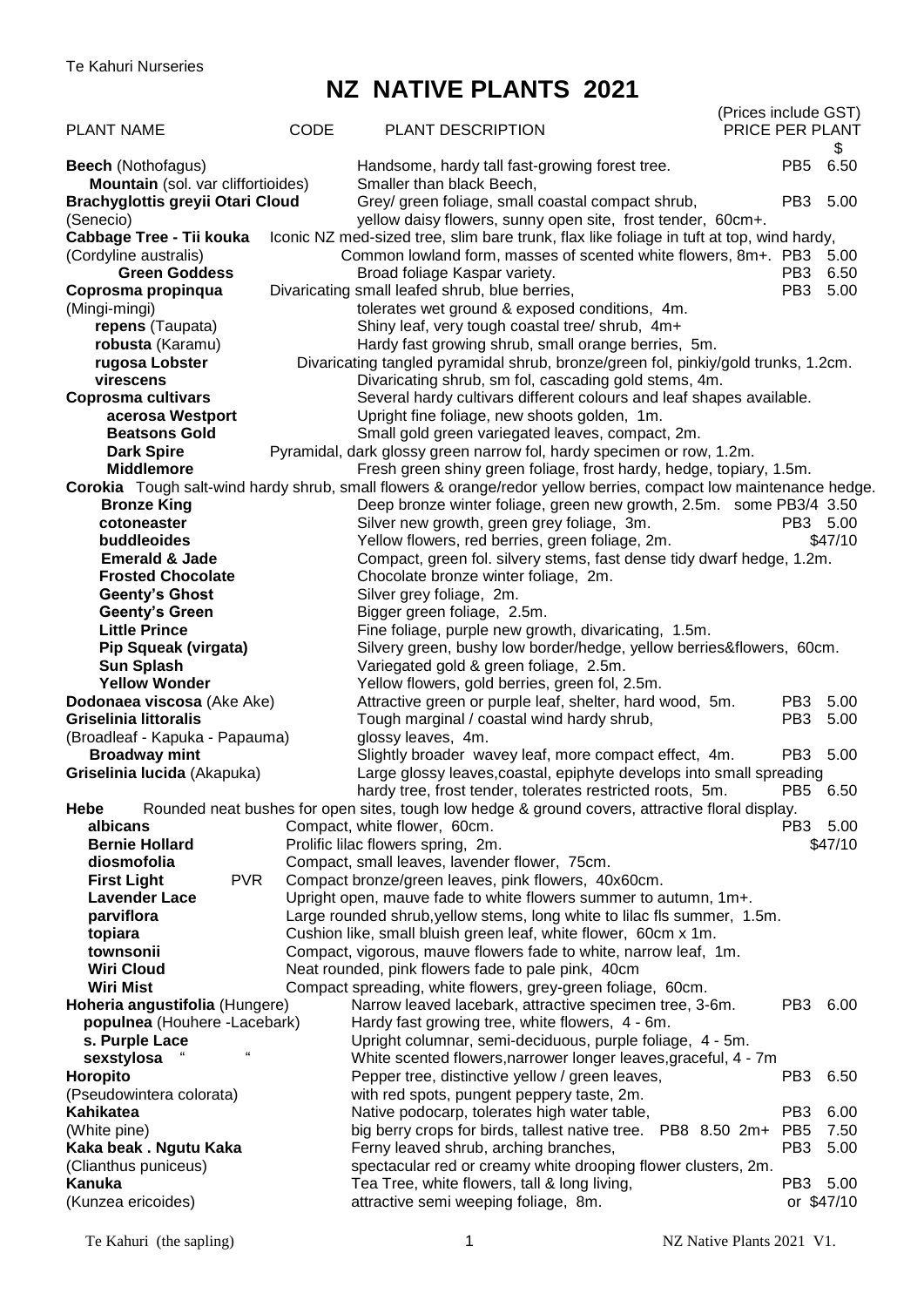**Karaka** Small tree, large glossy leaves, orange fruit, 7m. PB3 5.00<br>**Kauri (**Agathis Australis) lconic NZ tree, majestic, at 30 years, 9m. PB5 7.50 Kauri (Agathis Australis) **Kauri** Iconic NZ tree, majestic, at 30 years, 9m. Larger grades may be available @ \$11+ Kawa Kawa (Macropiper excelsum) Native medicine plant, leaves & root multiple uses, to 4m. PB3 5.00 **Kohekohe** Scented white waxy flowers out of trunk or branches, PB3 6.50 (Dysoxylum spectabile) Lowland damp n coastal forest tree. Uses medicinal & river waka. 15m. **Kowhai - Sophora** NZ Iconic tree, gold nectar filled flower, divaricating juvenile form, PB3 5.00 ferny foliage with tiny pea leaf, tui & kereru food. PB5 6.50 **S. microphylla longicarinata** Nelson form of microphylla, smaller tree with paler flowers, 4-5m. **S. microphylla - Sth Island Kowhai** Small leaved, tangled juvenile stage, common garden form, 6-9m. **S. prostrata - Sth Island Mt. Kowhai** Dense divaricating shrub, survives dry exposed sites, 1-2m. **S. tetraptera - "North Island"** "NZ Kowhai", larger leaves & flowers, golden, eastern dryer region, 5-12m. **S. Dragons Gold - Stephens Island** Dense wind hardy coastal shrub, vigorous, winter / spring flowers, 2m. \$6 **Leptospermum scoparium**<br>
Tea tree, Common **Manuka**, 
Wet & frost tolerant, very hardy shrub, 4m.<br>
S52/10 Tea tree, Common **Manuka**, wet & frost tolerant, very hardy shrub, 4m. **Leptospermum** cultivars Shrubs, fine grey green foliage, masses of spring/summer flowers. **Burgundy Queen Deep burgundy red double, 2m.** PB3 4.50 **Coral Candy Abundant "striped" white & candy pink double small flowers late spring, 1.5m. Crimson Glory Red/ bronze foliage, crimson flower, 2m. Martini Compact, single pink to red flowers early spring, 1.2m. Princess Ann** Pale pink flower, 2m. **Matai Large tree, durable timber, distinct bark markings, PB12 9.50 PB12 9.50** (Black pine - Plum Yew) juvenile & adult leaf forms, podocarp, 15-25m. **Muehlenbeckia astonii** (Tororaro) Pretty coastal shrub, tiny bright green round leaves on PB3 6.00 rich brown tangled wirey stems, slow hardy wind tolerant. 2m. **complexa** (Pohuehue) **Dense wirey tangled oval mass, coastal, 80cmx2m.** PB3 5.00 **Ngaio Very hardy coastal shrub, fast growing, PB3 5.00** PB3 5.00 (Myoporum laetum) shiny speckled foliage, 4-6m. **Olearia** Tough wind hardy shrubs & small trees, tree daisy family, often with massed scented flowers. **albida** (Tanguru) Grey/green foliage, scented flowers, 6m. PB3 5.00 **lineata** var **dartonii** (Twiggy tree daisy)Narrow greyish foliage, fastgrowing, hardy, no floral display, 3.5m. **nummularifolia** (Native Box) Small leaved,compact, ideal for trimmed low box type hedging. **paniculata** (Golden Ake Ake) **Akiraho** Gold/green wavy fol,scented flower, large leaf (to 5m) & small leaf (to 3m). **solandri** (Shore tree daisy) Fine gold tinged fol, scented flowers, takes swampy conditions, 3.5m. **traversii** (Chatham Isld Ake ake) Olive green leathery foliage, very fast growing, salt & wind hardy, 6m. **Pigeonwood - Porokaiwhiri** Handsome tree, glossy foliage, bright drupes Oct to Dec. PB3 6.00 **Pittosporum** (species) Small native tree with a variety of attractive leaf forms PB3 5.00 **crassifolium** (Karo) . Hardy coastal tree, thick grey/ green foliage, 5m. \$47/10 **eugenoides** (Tarata - lemonwood) Pale green/ gold wavey foliage, 10m. **tenuifolium** (Kohuhu) Smallish wavey, silver green to dark green foliage, 6m. **Pittosporum -** varieties Several tarata and kohuhu cultivars available. PB3 5.00 **ten. Limelite Variegated yellow/ green leaf centres, bushy, 4m.** \$47/10 **ten. Mountain Green** Compact, small light fresh green leaves, 3m.<br> **ten. Oliver Twist** Compact, shiny bright round little leaves. dark ste **ten. Oliver Twist Dainty shiny bright round little leaves, dark stems, 3m.**<br>**ten. Wrinkled Blue** Dense upright leafy shrub, quick growing, hardy, 3m+. **then Dense upright leafy shrub, quick growing, hardy, 3m+.**<br>Five fingers and lancewoods. PB3 5.00 **Pseudopanax** Five fingers and lancewoods. Providence Research PB3 5.00 PB5 6.50 **crassifolium** (lancewood) + hybrids Long narrow juvenile foliage, 4m. **laetus** (Taranaki fivefinger) Large glossy "fingers" foliage, subtropical look, 4m. PB3 6.00 **lessonii** hybrids **Houpara** Glossy leathery foliage, various leaf shapes, green, 3-5m. PB5 6.00 **lessonii Moa's Toes** Three prong shiny leathery leaf, purple/green, hardy, 2m. PB3 6.00 **lessonii purpurea Dark purple lobed foliage, darker in winter, 3-5m.** PB3 6.00 **Pukatea** Tall handsome tree, thrives in wet situations. PB5 6.50 **Puriri** Frost tender attractive large round headed tree, favourite Kereru food, 20m. 40cm 8.00 **Rata Northern** Spectacular red or orange flowered forest giant, PB3 6.00 (Metrosideros robusta) climbing vine matures into iconic tree, 20m+. **Rewa rewa** (NZ honeysuckle) Tall tree, attractive red flowers, moderately wind hardy. PB3 6.50 **Ribbonwood Largest deciduous native tree, grows straight** PB3 5.00 (Manatu) in windy sites, divaricating juvenile, hardy, 5-10m. PB5 6.50 **Tainui Grey green foliage, golden flowers, fast growing, 6m. PB5 5.00 Titoki Attractive spreading lowland forest tree, red & black fruit & seed. PB3 6.50 Totara** (green) **ICONIC NZ tree, hardy, slow, prickly foliage.** PB3 6.00 PB8 8.50 **Golden Totara Vibrant golden yellow, compact, trims well.** PB3 6.50 **Snow / Mountain Totara** (P.nivalis) Sub alpine semi-prostrate rounded shrub, 1.5 x 3m. PB3 6.00 **Wineberry** (Aristotelia serrata) Makomako - small tree, ideal revegetation plant, 9m. PB3 5.00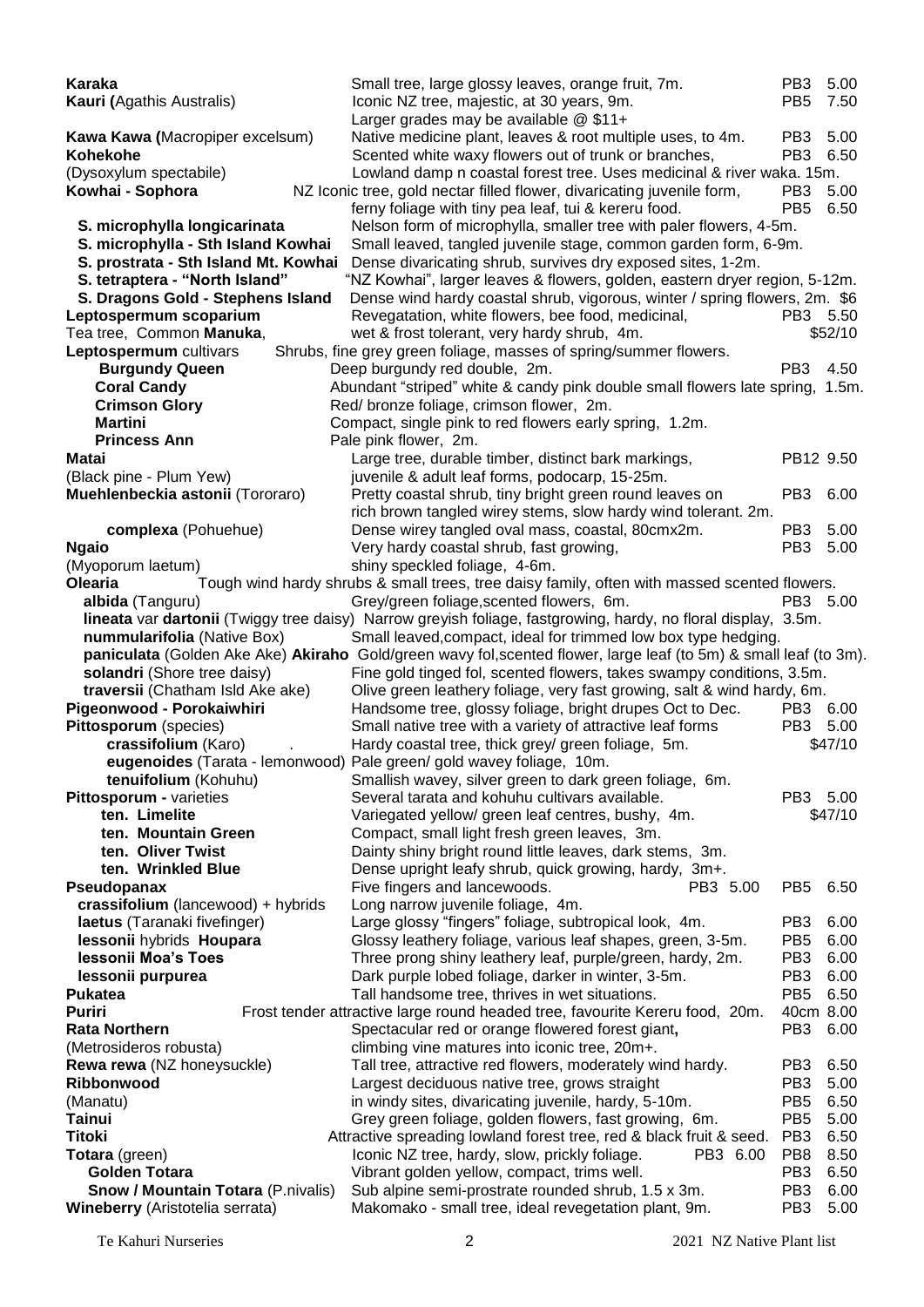# **NATIVE GROUND COVERS**

| Aceana inermis purpurea<br>(Purple Bidibidi) | Rich mat of purple leaves, turquoise new growth,<br>hardy rockery plant creeper. | PB <sub>3</sub><br>4.50 |
|----------------------------------------------|----------------------------------------------------------------------------------|-------------------------|
| Coprosma                                     | Tough wind hardy groundcover, foliage colours intensify in winter.               |                         |
| acerosa Hawera                               | Fine dense green foliage, ground hugger, v hardy, 2m wide.                       | PB3 5.00                |
| acerosa Red Rocks                            | Fine red/ bronze stems and foliage, hardy, 50cm.                                 |                         |
| <b>Autumn Haze</b>                           | Shiny cream peach green variegated, glows autumn/winter, greener summer, 30cm    |                         |
| <b>Black Cloud (coastal Tou)</b>             | Dark green to choc-brown foliage, 1m x 1m.                                       |                         |
| <b>Flat Freddy</b>                           | Fine fol. tough, low, takes foot traffic, small blue berry, 15x60cm.             |                         |
| kirkii                                       | Small shiny green leaves, vigorous, 60cm.                                        |                         |
| K. Kiwi Silver                               | Small variegated silver/green foliage, 30cm x 1.5m.                              |                         |
| rugosa                                       | Bronze/green winter, golden summer, tangling habit, V. hardy, 1.5m.              |                         |
| propinqua Taiko                              | Dark green small leaves, tidy, very dense / compact, 40cm x 1m.                  |                         |
| Corokia / Koroki Paritutu                    | Coastal divaricating Taranaki native, low spreading rounded shrub, 50cm          |                         |
| Fuschia procumbens                           | Trailing hardy, bold red fruit, dainty flower, fresh green leaves,               |                         |
| (Creeping fuschia)                           | semi-decid, sunny spot, 90cms.                                                   | PB3 5.00                |
| Gunnera prorepens                            | Shade loving creeping, green/bronze round fol, small stalks of                   |                         |
|                                              | striking blood red fruit clusters, cool damp site.                               | PB3 4.50                |
| Hebe albicans                                | Compact low sprawling, grey/blue fol. white flower, 60cm.                        | PB3 5.00                |
| Leptinella squalida Platt's Black            | Tiny ferny foliage mat, yellow button flowers, shade, not coastal,               |                         |
| (Creeping cotula)                            | tolerates clay, frost, footsteps - stepping stones, 5cmx1m.                      | PB3 4.50                |
| Pimelea prostrata Anatoki Blue               | Mat forming hardy compact coastal cascader, fine blue leaves, PB3 5.00           |                         |
| (Native daphne, Pinatoro / wharengarara)     | tiny groups of cream flowers, poisonous to stock, 15cm x 1m.                     |                         |
| Pratia angulata (Lobelia angulata)           | White flowering, mat forming, dense, tiny leaf, red berries autumn, 5.00         |                         |
| (Panakenake)                                 | can die back in winter, semi-shade/sun, hardy, damp site, to 10cm x 2m.          |                         |
| <b>Scleranthus biflorus</b>                  | Cushion plant, fine bright green foliage, 30cm.                                  | PB3 5.00                |
|                                              | NATIVE DEDENNIAI C                                                               |                         |

#### **Astelia chathamica** (Kakaha) **Silver Shadow Arthropodium cirrhatum** (Renga renga lily) **Matapouri Bay** Te Puna **Dianella nigra (NZ Blueberry -**Leptinella Platt's Black Libertia (native irises) grandiflora (NZ satin flower -**Grasshopper** ixioides Highlander<br>

# **NATIVE PERENNIALS**

| stelia chathamica (Kakaha)                    | Large silver/ green flax like leaves, tidy. 1.8m.                                           | PB <sub>5</sub> | 6.50    |
|-----------------------------------------------|---------------------------------------------------------------------------------------------|-----------------|---------|
| <b>Silver Shadow</b>                          | Dwarf form 75cm.                                                                            |                 |         |
| rthropodium cirrhatum                         | Light green strap like foliage, white flower stems                                          | PB3 5.00        |         |
| Renga renga lily)                             | late spring, excellent mass plantings, 60cm.                                                |                 | \$47/10 |
| <b>Matapouri Bay</b>                          | Broader leaf, 60cm.                                                                         | PB3 5.00        |         |
| Te Puna                                       | Compact dwarf form, hardier, 40cm.                                                          |                 |         |
| <b>iianella nigra</b> (NZ Blueberry - Turutu) | Lilly-like plant, bright blue berries summer, 50cm.                                         | PB <sub>3</sub> | - 5.00  |
| eptinella Platt's Black                       | Frost hardy not coastal, mat of tiny ferny heads, darker in sun, 10cm                       | PB3 4.50        |         |
| ibertia (native irises)                       | Fanlike foliage clumps, white fl spikes semi shade/full sun, decorative seed pods.          |                 |         |
|                                               | grandiflora (NZ satin flower -Tukauiki) Pure white flowers on 1m spikes, green blade, 60cm. | PB3 5.00        |         |
| Grasshopper                                   | Dense clump stiff green leaves, orange pods, rhizomas.40cm. or \$47/10                      |                 |         |
| ixioides Highlander                           | Smart striped leaf, white flowers up through foliage spring, 50cm.                          |                 |         |
| peregrinans                                   | Orange blade in full sun, green/ gold in shade, rhizomas, 40cm.                             |                 |         |

### **NATIVE GRASSES**

|                                                                               | HP1 & PB3 \$5 or \$47/10                                                      |  |
|-------------------------------------------------------------------------------|-------------------------------------------------------------------------------|--|
| Austraderia (was Cortaderia) fulvida                                          | Hardy smaller native toetoe, flowers Oct to Dec, 1.5m.                        |  |
| <b>Carex species</b>                                                          | Native sedge or clump grasses.                                                |  |
| <b>buchanani</b> (coastal sedge)                                              | Reddish/brown, erect habit, 60cm.                                             |  |
| comans Frosted Curls (sedge)                                                  | Light green/cream curled tips, flowing. 40cm.                                 |  |
| comans Bronze                                                                 | Bronze, flowing, 40cm.                                                        |  |
| secta (pukio-purei)                                                           | Large green weeping sedge, forms trunk, tolerates wet. 1m.                    |  |
| testacea                                                                      | Green/gold/orange flowing form, 60cm.                                         |  |
| <b>Chionochloa flavicans (Snow tussock)</b>                                   | Miniature toetoe, short pale green drooping plumes, 1.5m.                     |  |
| rubra (Red Tussock)                                                           | Large flowing form, wind, wet to dry, low fertility, best in cool, wet sites. |  |
| Gossamer grass (Hunangamoho)                                                  | Graceful weeping habit, fine lacey seedheads summer,                          |  |
| Anemanthele lessoniana (NZ Wind Grass)<br>green, bronze, pink colourings, 1m. |                                                                               |  |
| Lake Club Rush (Kopupu - Kuta)                                                | Rhizome creeping thick stemmed rush, traditional weaving material,            |  |
| (Schoenoplectus validus)                                                      | commonly used in wetlands filtering effluent treatment. 1-1.6m.               |  |
| Leptocarpus similis (Oioi-jointed rush)                                       | Fine stems dense clumps, trad. whare thatching, 60cm-1.5m.                    |  |
| Poa cita                                                                      | Silver tussock, fast growing, 1m.                                             |  |